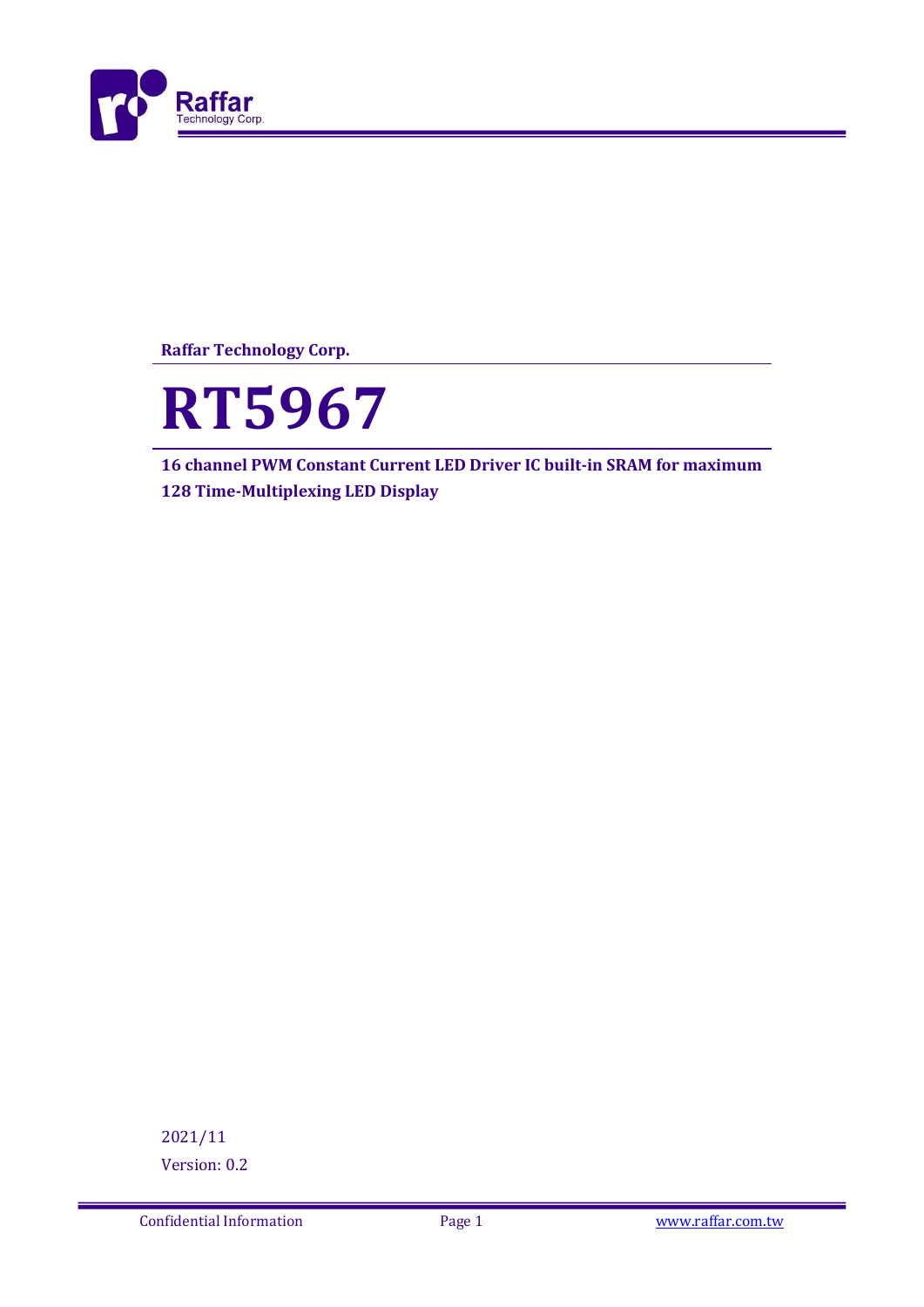

#### **Description**

RT5967 is a PWM constant current LED driver IC with built-in 64K-bit SRAM to support time-multiplexing up to 128 scans in high refresh rate program. The 16 constant current outputs of RT5967 are kept from influence of loading effect. The output current can be optimized by setting an external resistor and adjusted by 6-bit current gain.

Ī

By sending the complete frame data for the 64K-bit SRAM of RT5967, the display can be running on an efficiency of data transmission without increasing DCK clock frequency. Through the scrambled PWM technology and high refresh rate mode, RT5967 is easy to raise the display visual refresh rate without increasing the clock frequency of GCK. In addition, RT5967 also builds in innovative functions of eliminating ghost issue and relieving LED cross bright line caused by LED defected. A built-in smart power saving technology is helpful to reduce the power consumption of LED display.

# **Features**

- Supply voltage :  $3.3V \sim 5.0V$
- Support time-multiplexing from  $1 \sim 128$  scans with built-in 64K-bit SRAM
- 16 constant current outputs
- Constant current output range : 1.0~15mA @ VDD=5.0V
- Selectable PWM control with spreading PWM pulse output mode to support HDR:
	- 16~11 bits grayscale level, support gray first or visual refresh rate first
- 64 steps current gain adjustment  $(40\% \sim 160\%)$
- High refresh rate mode to raise the visual refresh rate
- Anti-ghost circuit
- First scan dim line elimination
- Eliminating bright line caused by defected LEDs
- LED open/short detection
- Smart power saving technology
- Low grayscale and brightness improvement
- Accurate constant output current driving: -Channel to Channel: ±1% (Typ.) -Chip to Chip: ±1% (Typ.)

### **Applications**

Indoor and outdoor full color LED display Mini LED fine pitch full color LED display

#### **Package Information**

| No. | Part No. | Package               |  |  |
|-----|----------|-----------------------|--|--|
|     | RT5967SS | SSOP24-150mil-0.635mm |  |  |
|     | RT5967QN | QFN24-4*4mm           |  |  |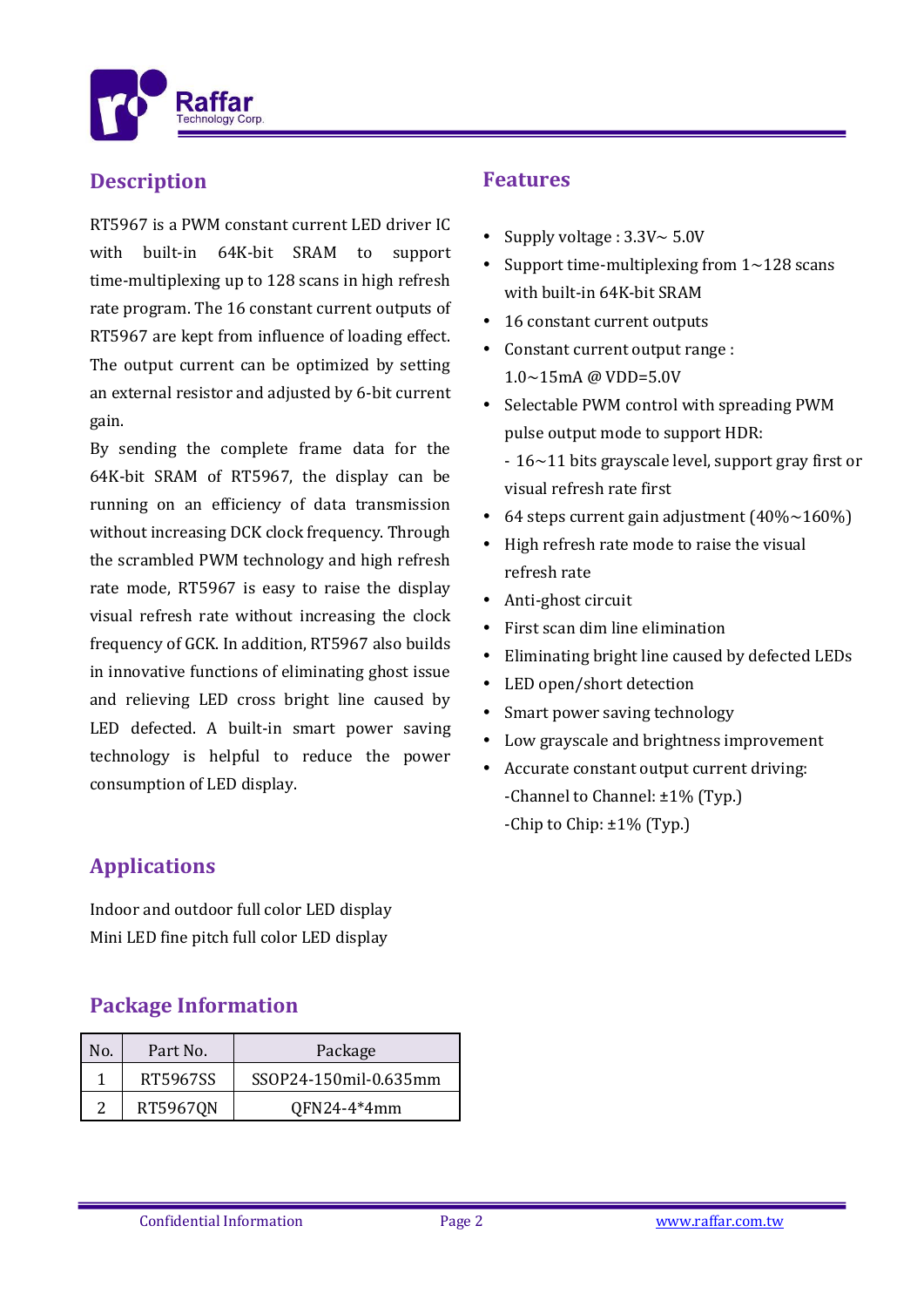





| Pin Name         | Description                                           |  |  |
|------------------|-------------------------------------------------------|--|--|
| GND              | Ground terminal                                       |  |  |
| DAI              | Serial data input                                     |  |  |
| DCK.             | Clock signal input for serial data                    |  |  |
| LAT <sub>1</sub> | Input data strobe signal                              |  |  |
| $OUT[0-15]$      | Constant current outputs                              |  |  |
| <b>GCK</b>       | Clock signal input for gray scale                     |  |  |
| D <sub>A</sub> O | Serial data output                                    |  |  |
| <b>REXT</b>      | External resistor terminal, to set the output current |  |  |
| VDD              | Supply voltage terminal                               |  |  |
| Thermal pad      | QFN24: Floating or connect to GND                     |  |  |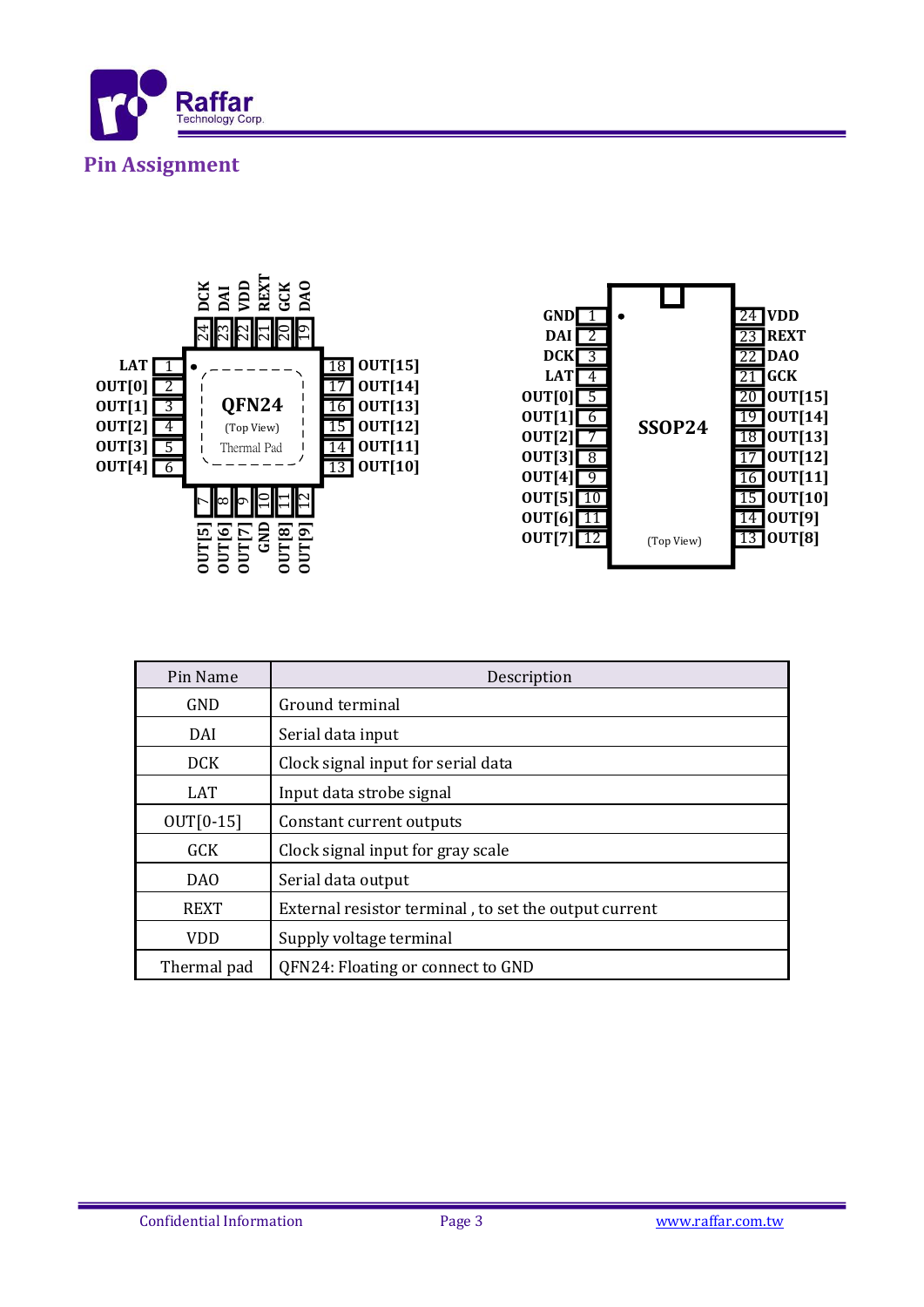

### **Maximum Rating**

| Parameters                                              | Symbol               | Rating                          | Unit            |
|---------------------------------------------------------|----------------------|---------------------------------|-----------------|
| <b>Supply Voltage</b>                                   | $V_{\rm DD}$         | $0 \sim 5.5$                    | V               |
| Input Voltage (all pins)                                | $V_{\rm IN}$         | $-0.4 \sim V_{\text{DD}} + 0.4$ | V               |
| Output Current (OUT[0-15])                              | $I_{\text{OUT}}$     | 15                              | mA              |
| Output Voltage (OUT[0-15])                              | $V_{\text{OUT}}$     | 10                              | V               |
| <b>GND Terminal Current</b>                             | $I_{\text{GND}}$     | 240                             | mA              |
| Data Clock Frequency                                    | $f_{\rm DCK}$        | 30                              | MHz             |
| <b>Power Dissipation</b>                                | $P_{\rm D}$          | 1.67 (SSOP24)                   | W               |
| (on 4-layer PCB, $T_a = 25 \text{ }^{\circ} \text{C}$ ) |                      | 2.50 (QFN24)                    |                 |
| <b>Thermal Resistance</b>                               | $R_{\text{th}(j-a)}$ | 75 (SSOP24)                     | $\degree$ C/W   |
| (on 4-layer PCB, $T_a = 25$ °C)                         |                      | 50 ( QFN24 )                    |                 |
| <b>Operating Temperature</b>                            | $T_{\rm opr}$        | $-40 \sim 85$                   | $\rm ^{\circ}C$ |
| <b>Storage Temperature</b>                              | $T_{\rm stg}$        | $-55 \sim 150$                  | $\rm ^{\circ}C$ |

\*The IC reliability may be reduced when operating with the maximum rating for long periods. The suggested junction temperature of the device is less than 125°C.

\*All voltage values are with respect to ground terminal.

\*The capability of thermal dissipation is related to the dimension of thermal pad and layer numbers of the PCB.

### **Recommended Operating Condition**

| <b>Parameters</b>          | Symbol           | Rating                                           | Unit |
|----------------------------|------------------|--------------------------------------------------|------|
| <b>Supply Voltage</b>      | $V_{DD}$         | $3.3 \sim 5.0$                                   |      |
| Input Voltage (all pins)   | $V_{\rm IN}$     | $-0.4 \sim V_{\text{DD}} + 0.4$                  |      |
| Output Current (OUT[0-15]) | $I_{\text{OUT}}$ | $1.0 \sim 15$                                    | mA   |
|                            |                  | $(VDD=4.2V~5.0V,$ incl. current gain adjustment) |      |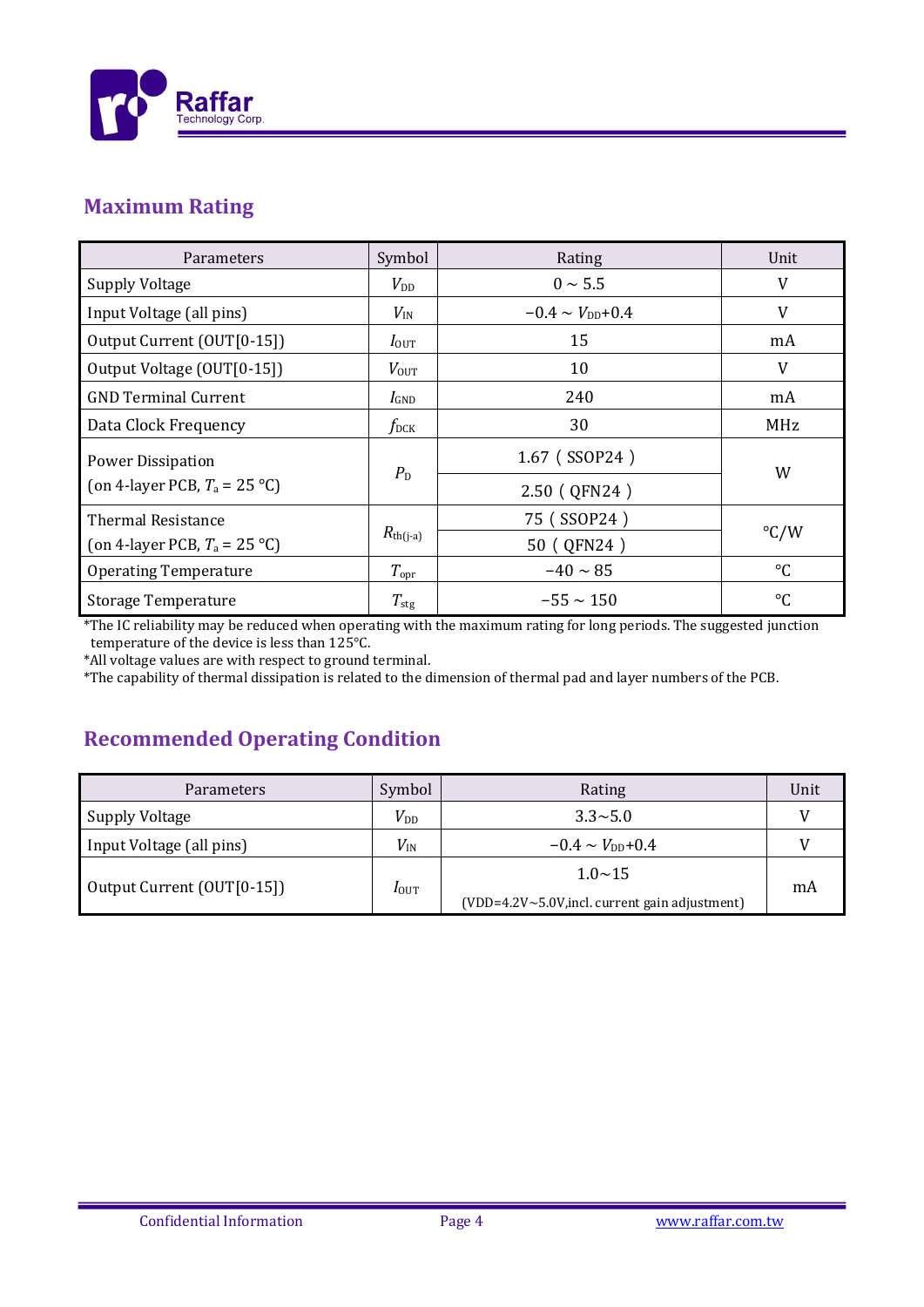

## **The Typical Design Structure of scan type LED Display**

The structure below shows the N-row multiplexing LED display application with RT5967. RT5967 is controlled by the command data composing of DCK and LAT as well as DAI and DAO for PWM data. In the meanwhile, OUT0~OUT15 switch to different scan by RT5960B, Scan1~Scan128 (max.), for displaying the image data.

Note: The external resistor of REXT pin has to be pulled low to GND.

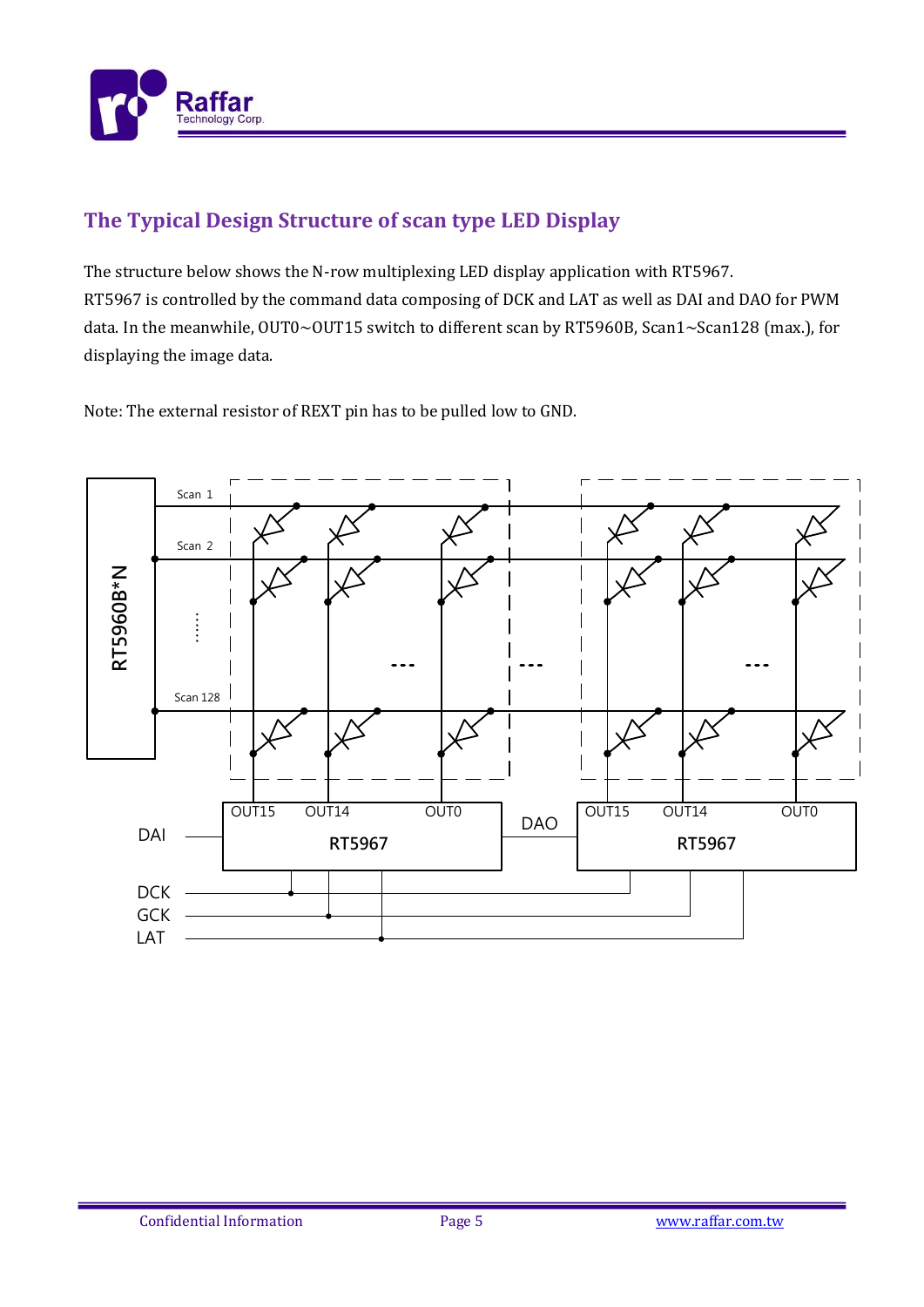

#### **SSOP24 Dimension**(**150 mil-0.635 mm**)



Confidential Information Page 6 Www.raffar.com.tw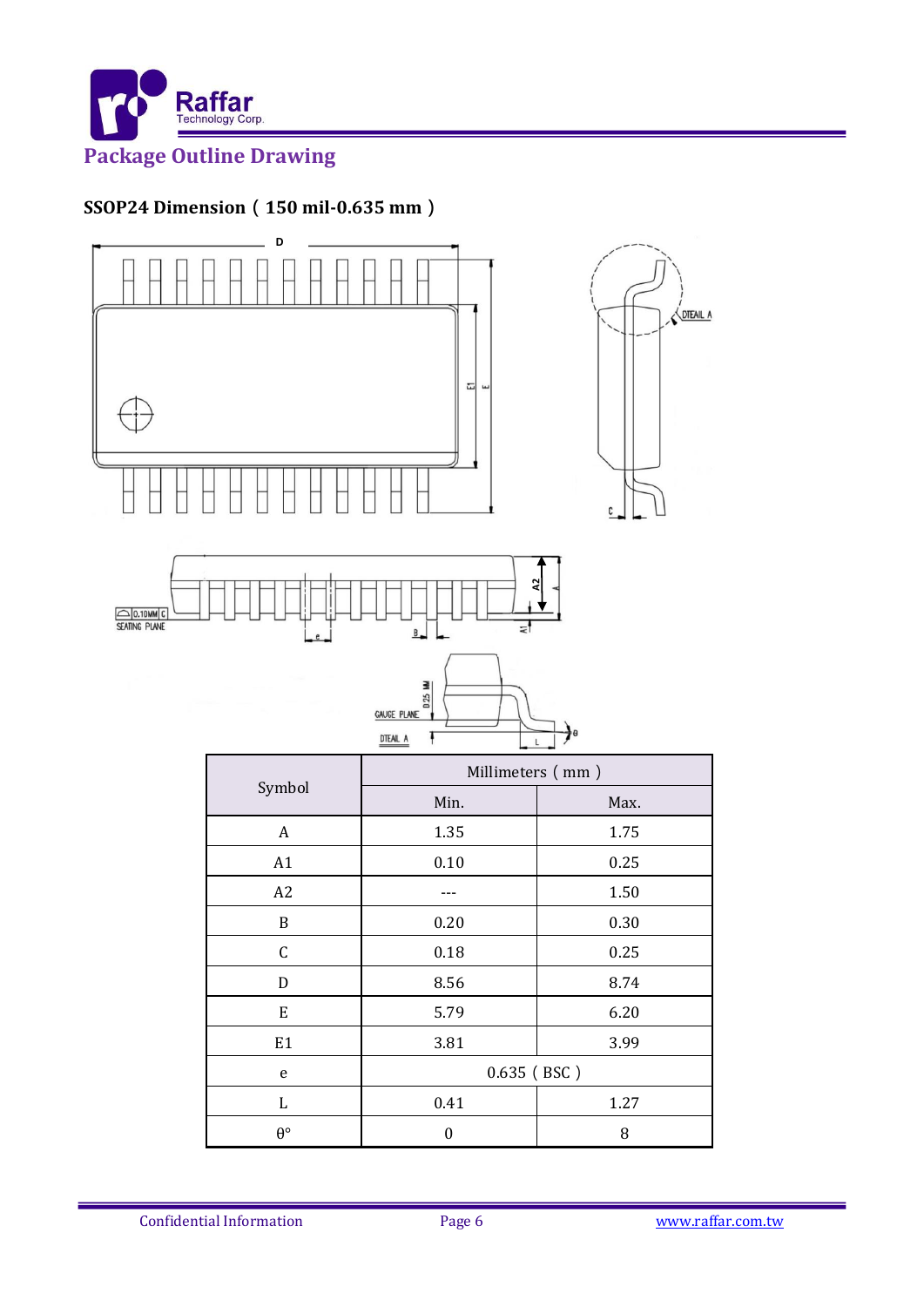

# **QFN24 Dimension (4\*4mm)**



|                | Millimeters (mm) |      |      |  |
|----------------|------------------|------|------|--|
| Symbol         | Min.             | Nom. | Max. |  |
| A              | 0.70             | 0.75 | 0.80 |  |
| A1             | $\boldsymbol{0}$ |      | 0.05 |  |
| A <sub>3</sub> | 0.203 Ref.       |      |      |  |
| $\mathbf b$    | 0.18             | 0.25 | 0.30 |  |
| D              | 3.90             | 4.00 | 4.10 |  |
| E              | 3.90             | 4.00 | 4.10 |  |
| D <sub>1</sub> | 2.55             | 2.65 | 2.75 |  |
| E <sub>1</sub> | 2.55             | 2.65 | 2.75 |  |
| e              | 0.50 BSC         |      |      |  |
| L              | 0.30             | 0.40 | 0.50 |  |